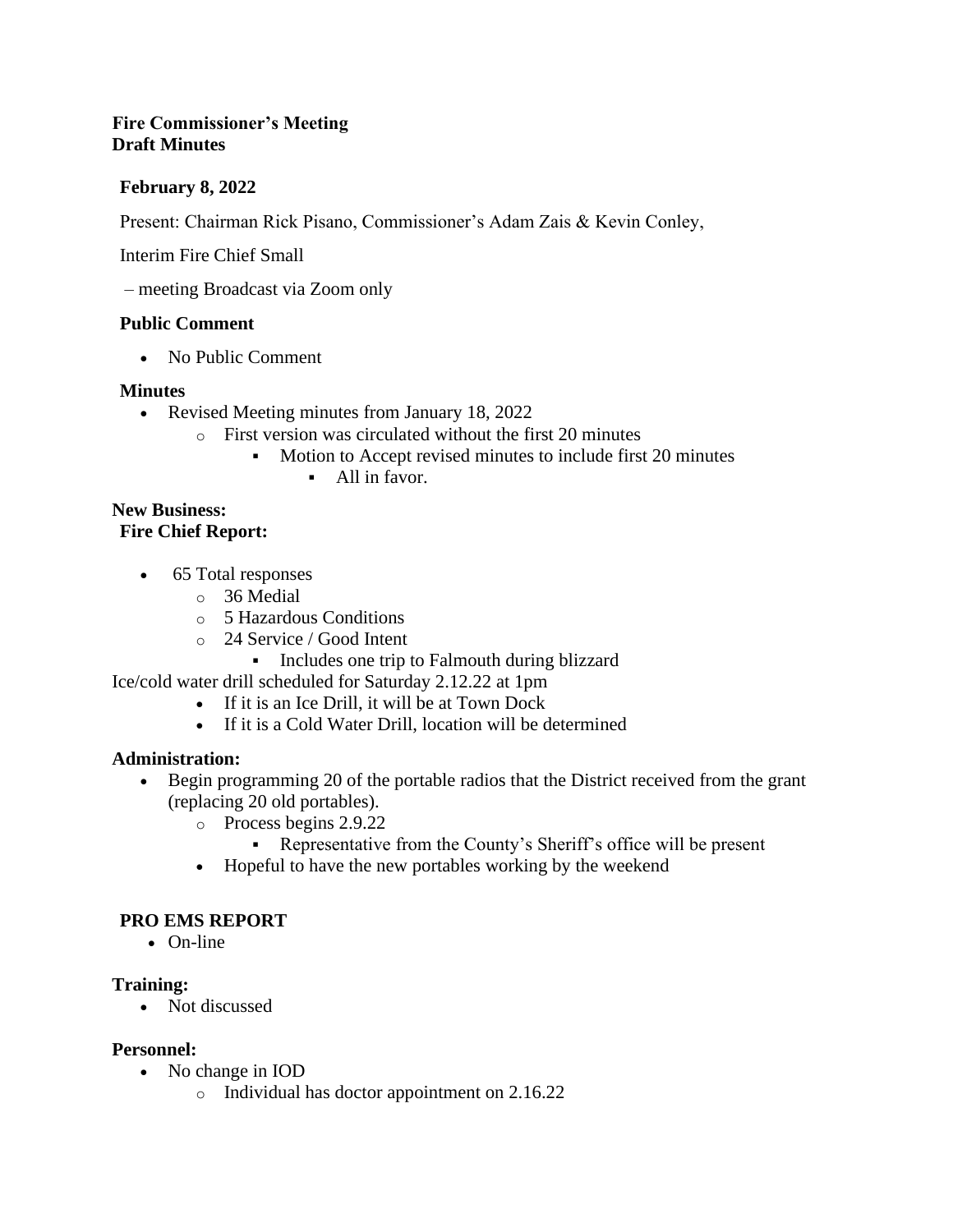#### **Apparatus:**

- 262 air and oxygen leaks were fixed
	- o Oxygen leak was fixed based on info from Specialty Vehicles

#### **Facilities:**

- Painting will begin on 2.15.22 and painters anticipate 2 or 3 days at the most
- Correction on door delivery project has already been completed
	- o Chairman Pisano asked about the lifting floor and whether it had been repaired
		- Chief Small answered that he would look into that.

#### **OLD BUSINESS:**

#### *Chief Candidacy and Contract*

#### **Commissioner Conley**

- Lt. Sabatanelli has withdrawn his name for consideration
- Putting forward with the Board a Motion to begin to have conversations with the runnerup candidate - Sean Brown and gauge his interest in moving forward and begin contract negotiations
	- o Chairman Pisano seconded Commissioner Conley's Motion
		- All in favor to move forward with beginning conversations with Sean Brown

#### *Annual Report*

- Draft has been forwarded to clerk for review and/or editing.
	- o If no changes then the draft will become the submission
- Draft budget
	- o Chairman Pisano stated that he has held off on presenting a formal draft because he hoped to have the opportunity to sit with the new Chief to go over it ahead of the Prudential Meeting on 2.28.22, where they will be asked to present it.
		- Chairman Pisano is asking the Commissioner's to call a meeting ahead of the 2.28.22 Prudential meeting to go over a draft
			- 1. Discussion regarding expenses
				- 3% inflation FY '23
			- 2. Discussion regarding proposed budget for chief's salary will not expend all of 2022 funds (due to circumstances occurring now).
				- Propose a 3% kick on salary figure for FY 2023 to give some latitude as new candidate negotiations continue
					- Commissioner Conley stated that he thought 3% was very low
				- Propose scheduling a meeting to discuss before Chairman Pisano goes in on 2.28.22 to present to Prudential
					- Commissioner Conley suggested that they hold both 2.22.22 & 2.24.22 open